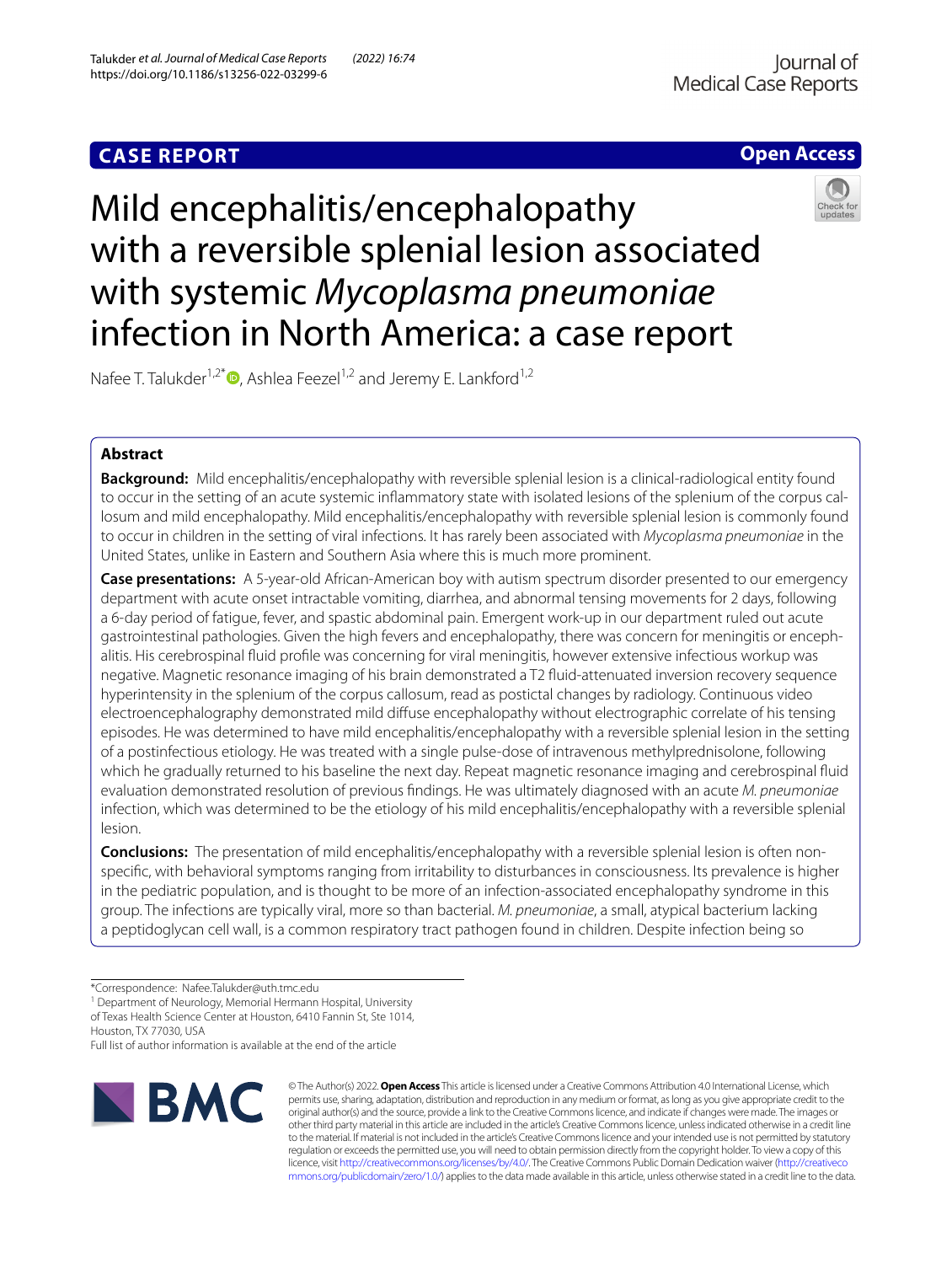rampant in the pediatric community, very few cases of *M. pneumoniae*-associated mild encephalitis/encephalopathy with a reversible splenial lesion in the United States have been reported. In Eastern and Southern Asian countries, however, *M. pneumoniae*-associated mild encephalitis/encephalopathy with a reversible splenial lesion is much more commonly reported. This diference may potentially lie in the prevalence of macrolide-resistant *M. pneumoniae*, which is signifcantly higher in Asian countries given more liberal antibiotic use in *M. pneumoniae* infections. Infections with macrolide-resistant *M. pneumoniae* are reportedly greater in severity and duration. This amplifed state may suggest a correlation between intensity of infammatory response and the development of mild encephalitis/encephalopathy with a reversible splenial lesion. Given the rarity of *M. pneumoniae*-associated mild encephalitis/encephalopathy with a reversible splenial lesion in the United States, much remains unknown regarding predilection and optimum treatment strategy. As rates of macrolide-resistant *M. pneumoniae* begin to rise in the United States, maintaining a high level of suspicion remains key in better understanding this unique phenomenon.

**Keywords:** MERS, *Mycoplasma pneumoniae*, Pediatrics, Rare associations, Asia, North America

#### **Background**

Mild encephalitis/encephalopathy with a reversible splenial lesion (MERS) is a clinical–radiological entity found to occur in the setting of an acute systemic infammatory state, with isolated lesions of the splenium of the corpus callosum (SCC) on brain magnetic resonance imaging (MRI) and in a mild encephalopathic state [[1\]](#page-4-0). Most commonly seen in children, the presentation is generally nonspecifc, and can range from irritability to alterations of consciousness  $[2]$  $[2]$ . The most common etiologies are thought to be related to seizures, metabolic changes, or infections. Most cases are associated with viral infections [\[3](#page-4-2)]. While cases linked to bacterial infections have been found in the literature, only a few cases of MERS associated with *Mycoplasma pneumoniae* (MP) have been reported. Of those found in the literature, most are reported in Eastern Asian countries [[4](#page-4-3)], with only a handful reported in North America [[1,](#page-4-0) [3](#page-4-2)]. MP is an atypical bacterium responsible for a signifcant proportion of respiratory tract infections in children [[5\]](#page-4-4), and is found to be responsible for up to 10% of pediatric encephalitis cases  $[6]$  $[6]$ . Though ubiquitous in the community, only a handful of MP-associated MERS cases have been reported in the United States. We present the case of a 5-year-old boy with autism spectrum disorder (ASD) in the United States presenting with intractable vomiting, diarrhea, and frequent whole-body tensing in the setting of MP-associated MERS.

#### **Case presentation**

A 5-year-old African-American boy with autism spectrum disorder (ASD) and speech delay presented to our emergency department (ED) with decreased oral intake, in the setting of intractable vomiting and diarrhea along with abnormal movements for the past 2 days. As per his mother, he initially began to display symptoms of fatigue, fever, and spastic abdominal pain 6 days ago, shortly after these same symptoms occurred in his cousin and in his younger brother, who presented with a simple febrile seizure and was discharged home from the ED without further neurologic changes. They initially presented to an outside ED 6 days ago, where he was diagnosed with viral gastroenteritis and discharged home. However, over the past 2 days, the patient had become more somnolent with generalized weakness, and developed over 20 episodes of full-body tensing, with bilateral upper extremity flexion and lower extremities extension lasting 5–10 seconds per episode. His mother felt as if these were temporally correlated with his spastic abdominal pain, as he was screaming out crying during these episodes. She additionally noted mild improvement with over-the-counter antipyretics, however, he remained lethargic and irritable. Upon arrival at our ED, he was agitated, with generalized weakness, refusing to move, with a fever of 102 F. Emergent evaluation in pediatric surgery with abdominal X-ray, ultrasound, and MRI ruled out acute surgical abdomen, intussusception, or appendicitis. Infectious disease was initially consulted given concern for encephalitis or meningitis in the setting of fevers, intractable vomiting, and increased irritability and lethargy. He was started on empiric meningitic doses of vancomycin, ceftriaxone, and acyclovir. A brain MRI obtained by his primary team noted an isolated SCC hyperintensity on T2 fuid-attenuated inversion recovery (FLAIR) sequence (Fig. [1](#page-2-0)A), read as possible postictal changes by radiology. Cerebrospinal fuid (CSF) profle from lumbar puncture (LP) demonstrated a neutrophilic pleocytosis with elevated protein and normal glucose, concerning for possible viral meningitis.

Pediatric neurology was consulted regarding encephalopathy with reported abnormal repetitive movements, MRI changes, and CSF with infammatory profle. Upon examination, he was lethargic, agitated, and refusing to change positions. Forty-eight hours of continuous video electroencephalogram (cvEEG) was completed, which was only notable for mild difuse encephalopathy.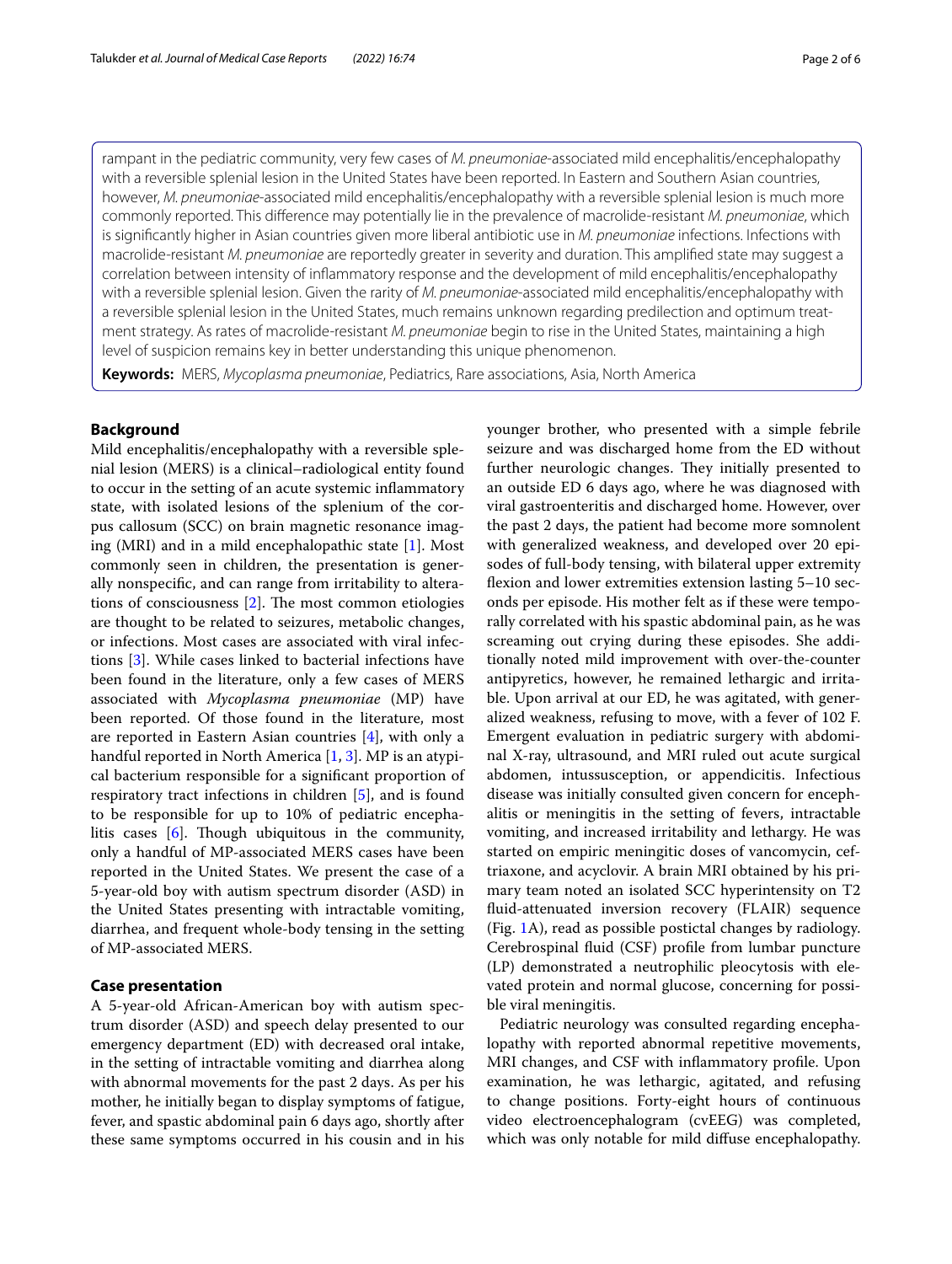

<span id="page-2-0"></span>Multiple brief tensing episodes were captured along with three brief desaturation episodes, all of which were without electrographic correlation, however, they did correlate with the patient screaming and clenching his stomach. Thus, the most likely etiology of his fits was determined to be pain-related, rather than seizures. Results from his infectious workup slowly began to return. CSF cultures, *Streptococcus pneumoniae* antigen, enterovirus, and herpes simplex virus (HSV) polymerase chain reaction (PCR) were negative; and his empiric acyclovir was discontinued after 2 days of treatment. In addition, viral respiratory PCR testing, COVID-19 nucleic acid amplifcation (NAA), blood cultures, and stool studies were all negative for the identifcation of the pathogen. Serological studies were sent soon after admission, with tests for Epstein–Barr virus, human immunodefciency viruses (HIV), *Bartonella henselae*, and *Bartonella quintana* all negative prior to discharge.

Multidisciplinary discussions determined the patient likely had MERS in the setting of postviral, or postinfectious, systemic infammatory changes. Based on literature review, the decision was made to administer a one-time pulse-dose of intravenous methylprednisolone at 20 mg/ kg. The patient demonstrated gradual improvement in his mental status and movement following this corticosteroid dose; he began to eat more and, ultimately, returned back to his neurologic baseline over the next 24 hours. A repeat MRI brain and LP 5 days after his initial presentation and imaging demonstrated complete resolution of the SCC lesion (Fig. [1B](#page-2-0)) and infammation in the CSF. His mother endorsed he was back to his neurologic baseline with only a mild decrease in oral intake due to his oral thrush. He was discharged home with home physical therapy (PT) and close outpatient follow-up. He completed 5 days of glycopeptide and beta-lactam antibiotics in-patient, and was discharged home without antibiotics as he had returned back to baseline and remained without fever, vomiting, or diarrhea. Following discharge, the patient's remaining serological labs returned, which demonstrated an acute MP infection with elevated immunoglobulin (Ig)G  $(2.28 \text{ U/mL})$ , normal <0.9 U/mL) and IgM antibody (786 U/mL, normal <770 U/mL).

### **Discussion**

Since its initial description in 2004 by Tada *et al*., based on a case series of 15 patients presenting with encephalitis/encephalopathy with isolated lesions in the SCC on brain MRI [\[1](#page-4-0)], multiple cases of MERS have been reported in the literature; yet much remains unknown. Prevalence is seemingly higher in the pediatric population, though multiple cases have been reported in adults as well. In the pediatric population, MERS is thought to be more of an infection-associated encephalopathy syndrome [[7\]](#page-4-6). Associations with other systemic conditions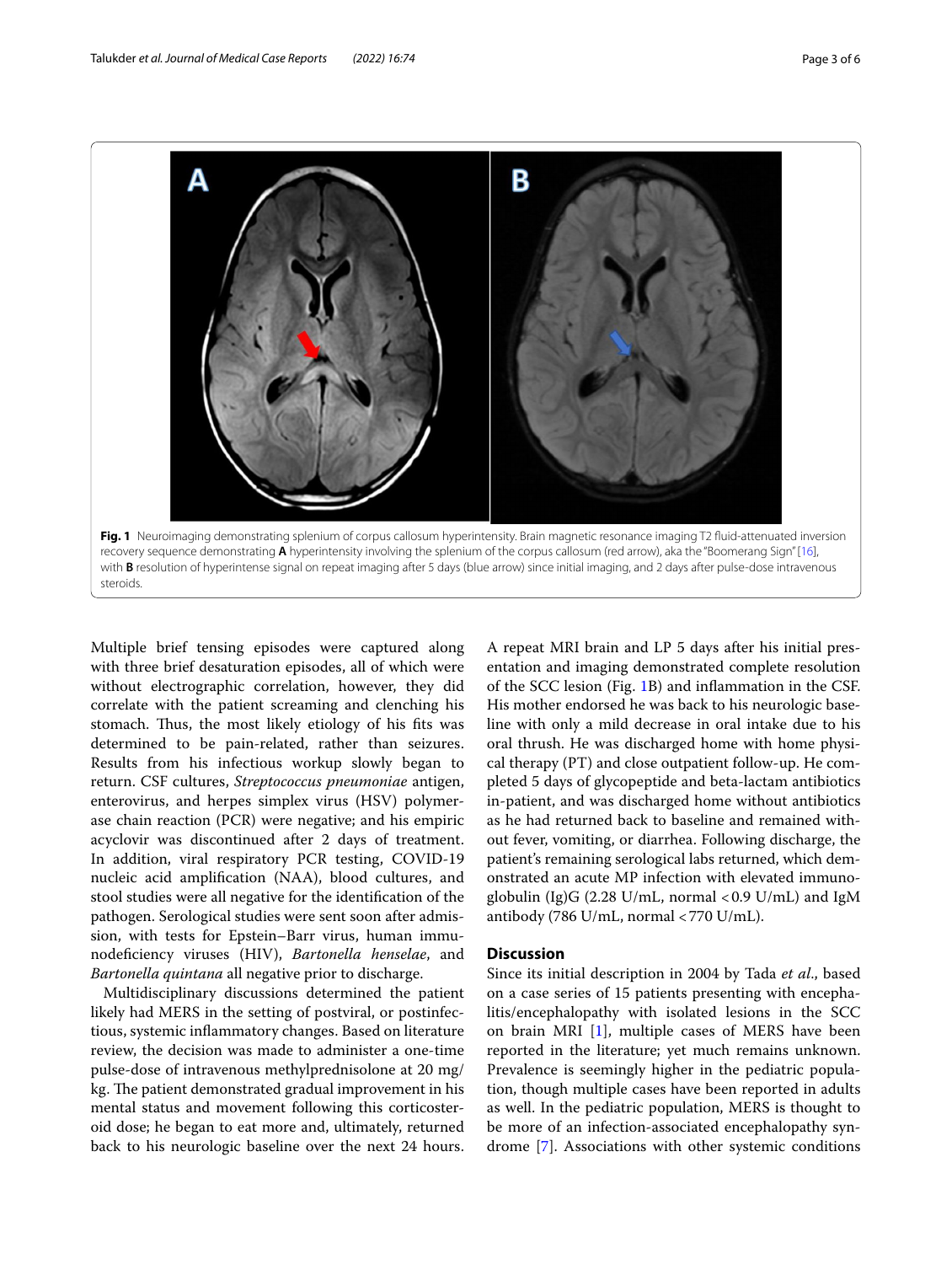such as metabolic derangements, such as hyponatremia and hypoglycemia, postictal changes, withdrawal of antiseizure medications, high-altitude cerebral edema, and immune-mediated systemic infammatory disorders such as systemic lupus erythematosus, have been reported more in adults  $[1, 2, 7, 8]$  $[1, 2, 7, 8]$  $[1, 2, 7, 8]$  $[1, 2, 7, 8]$  $[1, 2, 7, 8]$  $[1, 2, 7, 8]$  $[1, 2, 7, 8]$ . There are no known associations of direct central nervous system (CNS) infection or infammation with the occurrence of MERS; rather, these changes are more likely to be caused by infammatory changes in the setting of non-CNS infections [\[2](#page-4-1)]. Its presentation is often nonspecifc, with the most common presenting neurological symptoms involving delirious behaviors, disturbances in consciousness, irritability, and even seizures [\[1](#page-4-0), [3,](#page-4-2) [4](#page-4-3)].

The most common causative infectious organisms associated with MERS are viruses, such as infuenza A and B, rotavirus, adenovirus, respiratory syncytial virus (RSV), and HSV, with one documented case associated with COVID-19 infection [\[2](#page-4-1), [7](#page-4-6), [9](#page-4-8)]. Bacterial etiologies are reported less commonly, although reports of MERS in association with *Escherichia coli* O-157, *Salmonella typhi*, *Streptococcus pneumoniae*, and Legionella have been reported [[1](#page-4-0), [3](#page-4-2), [9](#page-4-8), [10](#page-5-1)]. Our patient was ultimately diagnosed with MERS associated with a systemic MP infection. MP is an atypical bacterium with the inability to synthesize peptidoglycan cell walls; thus, confers natural resistance against beta-lactam and glycopeptide antibiotics, such as cephalosporins and vancomycin, respectively, as they specifcally target cell wall biosynthesis  $[11-13]$  $[11-13]$ . This small, atypical bacterium is ubiquitous in the community and is a common respiratory tract pathogen afecting children. It is responsible for up to 40% of community-acquired pneumonia cases in children between the ages of 5–14 years [\[5](#page-4-4)], and up to 10% of pediatric encephalitis cases [[6](#page-4-5)]. Additionally, symptoms can vary in children, with those older than 5 years of age more commonly presenting with fever, chills, sore throat, and progressive cough; while children 5 years old and younger can present with atypical symptoms, such as the vomiting and diarrhea seen in our patient [[14\]](#page-5-4). Despite infection being so rampant in the pediatric community, very few cases of MP-associated MERS in the United States have been reported relative to Eastern and Southern Asian countries such as China, Japan, and India [\[3](#page-4-2), [10\]](#page-5-1). This may, in part, be explained by the discrepancy in the prevalence of macrolide-resistant MP (MRMP) between these two regions, with a resistance rate of up to 80–90% in Eastern Asia compared with about 10% in the United States  $[4, 14]$  $[4, 14]$  $[4, 14]$  $[4, 14]$ . Infections with MRMP have been reported to be greater in severity and longer in duration, and this amplifed state may suggest a correlation between intensity of infammatory response and MERS [[4\]](#page-4-3). Given the rarity of MP-associated MERS reported in the United States, much remains unknown regarding its presentation, predilection, and treatment strategy.

Overall, MERS carries an extremely favorable prognosis, with complete resolution of symptoms between 3 and 19 days for type 1 MERS with lesions limited to the SCC, and up to 3–6 months in patients with type 2 MERS, which involves the entirety of the corpus callosum [\[5](#page-4-4), [10\]](#page-5-1). The lack of controlled trials assessing effectiveness of therapeutic models and our limited understanding of the mechanisms underlying CNS involvement of MP-associated MERS has led to rather elusive treatment strategies. When associated with systemic infection, MERS is thought to result from an immune-mediated reaction of the body to the inciting pathogen  $[6]$  $[6]$ .

This raises questions as to if solely treating the underlying pathogen is by itself sufficient, if immunomodulatory therapy is curative or benefcial, or if the syndrome itself self-resolves spontaneously. Our patient was treated with 5 days of beta-lactam and glycopeptide antibiotics without macrolide, fuoroquinolone, or tetracycline antibiotic treatment, which are considered frst-line agents for MP [[14](#page-5-4)]. Despite inadequate microbial coverage, our patient demonstrated complete resolution of his symptoms, imaging changes, and infammation in the CSF within 5 days upon admission, about 11 days since initial symptom onset. His infection was untreated from a pharmacotherapeutic perspective; thus, this outcome questions the need for antibiotics in the management of MERS. The effect of antibiotics in MP infections overall remains a controversial topic based on prospective studies and retrospective analysis during epidemics of MP [[4\]](#page-4-3). They are often self-limiting; however, they continue to be treated routinely with antibiotics. While antibiotics may have limited efects on MP infection as a whole, early corticosteroid use in cases of pneumonia due to MP has demonstrated a reduction in morbidity and mortality and prevention of severe disease progression  $[4]$  $[4]$ . The lack of controlled trials or systematic reviews has led to ambiguity in the approach to treating MP-associated encephalitis, and no standardized management strategy or guidance exists at this present time. Similar to MERS, this entity is thought to have an immunological origin. Several immunomodulatory therapeutic measures have been reported for treatment, including intravenous immunoglobulin, plasmapheresis, and corticosteroids [\[6](#page-4-5)]. All patients in these reported cases, regardless of treatment strategy, demonstrated a full recovery and reversal of MRI signal changes [\[4](#page-4-3), [6](#page-4-5), [15](#page-5-5)]. While prospective and retrospective analyses demonstrate overall beneft from corticosteroid use in pneumonia due to MP, use of systemic steroids have often been proposed for treating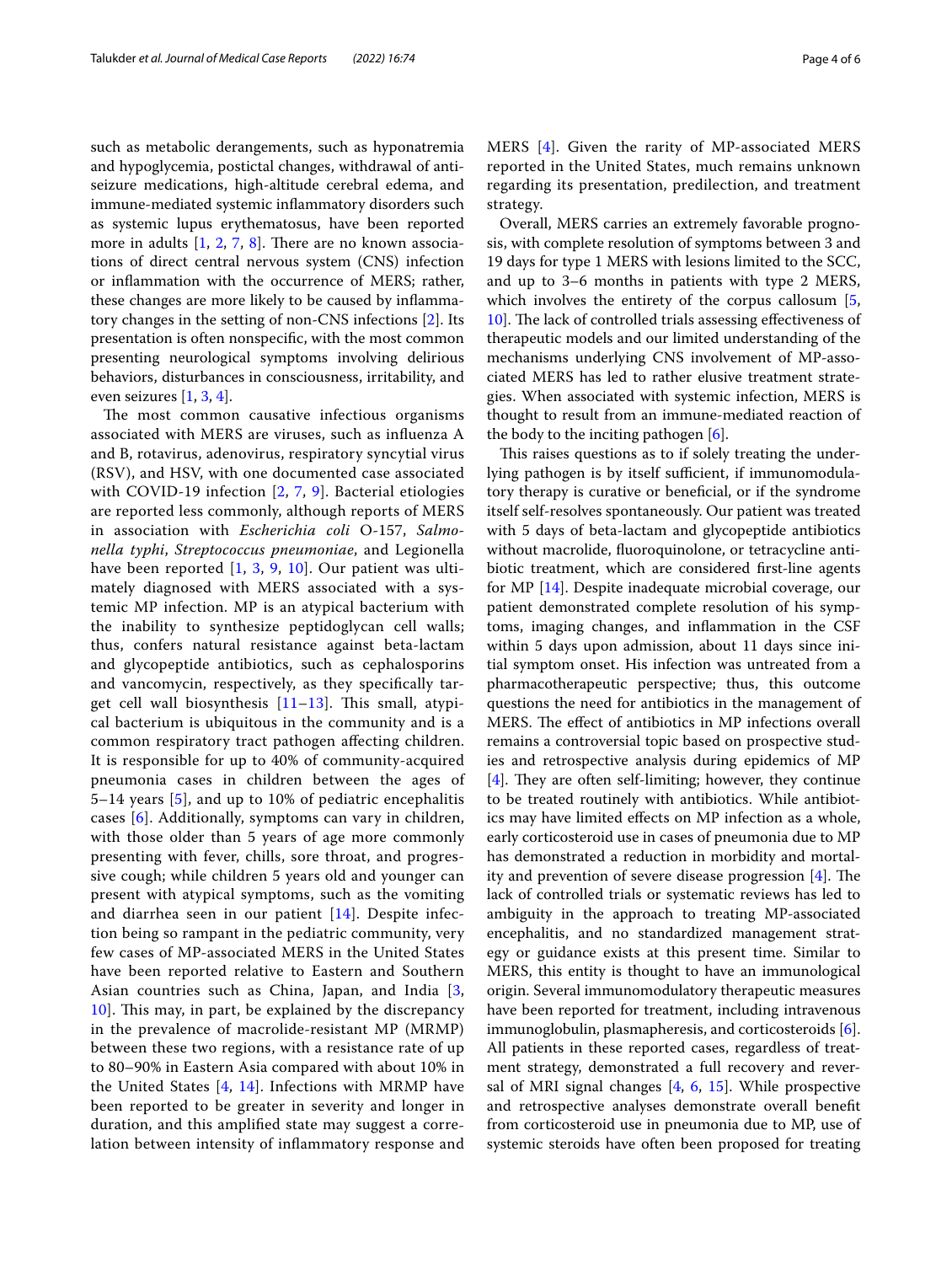extrapulmonary manifestations, particularly conditions involving the central nervous system; however, data is limited on its potential benefts [[15](#page-5-5)].

Our patient demonstrated complete resolution following inadequate antimicrobial coverage and a single dose of pulse-dose steroids, raising the question of whether our therapy was the driving force for his recovery. If so, would our fndings suggest that sole corticosteroid therapy is sufficient to mitigate the inflammatory effects secondary to MP-associated MERS? Would our patient have recovered in due time without any intervention, and does corticosteroid therapy afect rate of recovery?

### **Conclusions**

The self-limited nature of MP infections and the lack of standardized controlled studies underlie our limitations in the approach of managing these conditions. In essence, much remains unknown regarding the management of this condition. Further studies in the United States remain a challenge given the limited number of cases reported for MP-associated MERS. As antibiotic use, or even overuse, continues, rates of macrolide resistance in MP will continue to rise in the United States; maintaining a high index of suspicion and a keen sense of awareness will remain key to unlocking further understanding of this unique phenomenon.

#### **Table of contents summary**

A 5-year-old boy with intractable vomiting and wholebody fts found to have mild encephalopathy with a reversible splenial lesion (MERS) due to systemic *Mycloplasma pneumoniae* infection; a rare etiology in North America, unlike in Eastern Asia.

#### **Abbreviations**

ASD: Autism spectrum disorder; CNS: Central nervous system; CSF: Cerebrospinal fuid; cvEEG: Continuous video electroencephalogram; ED: Emergency department; FLAIR: Fluid-attenuated inversion recovery; HSV: Herpes simplex virus; LP: Lumbar puncture; MERS: Mild encephalitis/encephalopathy with a reversible splenial lesion; MP: *Mycoplasma pneumoniae*; MRI: Magnetic resonance imaging; NAA: Nucleic acid amplifcation; PCR: Polymerase chain reaction; PT: Physical therapy; SCC: Splenium of the corpus callosum.

#### **Acknowledgements**

The authors would like to thank Dr. Mohammad Jamil Ahmad and Israh Umreen Imam for their review of this manuscript and constructive feedback. Thank you also to the Department of Pediatric Neurology at the University of Texas Health Science Center at Houston for their on-going support.

#### **Authors' contributions**

NT, AF, and JL all helped to contribute to conceptualize the case report, design the outlay for the manuscript, collect information regarding the case, and perform literature search researching similar cases. NT and AF drafted the initial manuscript, performed literature search, and reviewed and revised the manuscript. JL critically reviewed the manuscript for important intellectual content, performed additional literature search, and aided in fnal revisions of the manuscript. All authors agree to be accountable for all aspects of the work. All authors read and approved the fnal manuscript.

#### **Funding**

No funding was secured for this study.

#### **Availability of data and materials**

Not applicable to this manuscript type.

#### **Declarations**

#### **Ethics approval and consent to participate**

Ethics approval is not applicable to this manuscript as this is a single retrospective case report, simply reporting events in occurrence without any intervention. Patient consent was obtained by patient's mother, as they are a minor, prior to compiling this case study.

#### **Consent for publication**

Written informed consent was obtained from the patient's legal guardian for publication of this case report and any accompanying images. A copy of the written consent is available for review by the Editor-in-Chief of this journal.

#### **Competing interests**

The authors declare that they have no competing interests.

#### **Author details**

<sup>1</sup> Department of Neurology, Memorial Hermann Hospital, University of Texas Health Science Center at Houston, 6410 Fannin St, Ste 1014, Houston, TX 77030, USA. <sup>2</sup> Department of Pediatrics, Child Neurology, University of Texas Health Science Center at Houston, Houston, USA.

Received: 28 September 2021 Accepted: 28 January 2022 Published online: 20 February 2022

#### **References**

- <span id="page-4-0"></span>1. Tada H, Takanashi J, Barkovic AJ, Oba H, Maeda M, *et al*. Clinically mild encephalitis/encephalopathy with a reversible splenial lesion. Neurology. 2004;63(10):1854–8. [https://doi.org/10.1212/01.wnl.0000144274.1217.](https://doi.org/10.1212/01.wnl.0000144274.1217)
- <span id="page-4-1"></span>2. Shi BC, Li J, Jiang JW, Li MX, Zhange J, Shang XL. Mild encephalitis/ encephalopathy with a reversible splenial lesion secondary to encephalitis complicated by hyponatremia: a case report and literature review. Medicine. 2019;98(47): e17982. [https://doi.org/10.1097/MD.0000000000](https://doi.org/10.1097/MD.0000000000017982) [017982.](https://doi.org/10.1097/MD.0000000000017982)
- <span id="page-4-2"></span>3. Sadohara M, Arai T, Matsuura K. Clinically mild encephalitis/encephalopathy with reversible splenial lesion (MERS) associated with *Mycloplasma pneumoniae* pneumonia: an adult case and review of the literature. Clin Case Rep. 2020;8(12):2955–61. <https://doi.org/10.1002/ccr3.3342>.
- <span id="page-4-3"></span>4. Yang ZF, Shen J, Mao SS, Yu YL, Xu L. Clinically mild encephalitis/encephalopathy with a reversible splenial lesion associated with *Mycoplasma pneumoniae* infection. BMC Infect Dis. 2016;26(16):230. [https://doi.org/10.](https://doi.org/10.1186/s12879-016-1556-5) [1186/s12879-016-1556-5](https://doi.org/10.1186/s12879-016-1556-5).
- <span id="page-4-4"></span>5. Ueda N, Minami S, Akimoto M. *Mycoplasma pneumoniae*-associated mild encephalitis/encephalopathy with a reversible splenial lesion: report of two pediatric cases and a comprehensive literature review. BMC Infect Dis. 2016;16:671.<https://doi.org/10.1186/s12879-016-1985-1>.
- <span id="page-4-5"></span>6. Dong X, Cong S. Reversible splenial lesions syndrome associated with acute *Mycoplasma pneumoniae-associated* encephalitis: a report of four cases and a literature review. Exp Ther Med. 2018;16(3):2152–9. [https://](https://doi.org/10.3892/etm.2018.6387) [doi.org/10.3892/etm.2018.6387](https://doi.org/10.3892/etm.2018.6387).
- <span id="page-4-6"></span>7. Hayashi M, Sahashi Y, Baba Y, Okura H, Shimohata T. COVID-19-associated mild encephalitis/encephalopathy with a reversible splenial lesion. J Neurol Sci. 2020;415: 116941. <https://doi.org/10.1016/j.jns.2020.116941> (**Epub 2020 May 27**).
- <span id="page-4-7"></span>8. Ohkubo N, Nakano K, Miyagawa I, Tanaka Y. Mild encephalitis/ encephalopathy with reversible splenial lesions in SLE. Intern Med. 2020;59(19):2439–40.<https://doi.org/10.2169/internalmedicine.4612-20> (**Epub 2020 Jun 30**).
- <span id="page-4-8"></span>9. Avcu G, Kilinc MH, Eraslan C, Karapinar B, Vardar F. Mild encephalitis/ encephalopathy with reversible splenial lesion (MERS) associated with *Streptococcus pneumoniae* bacteremia. J Infect Public Health.